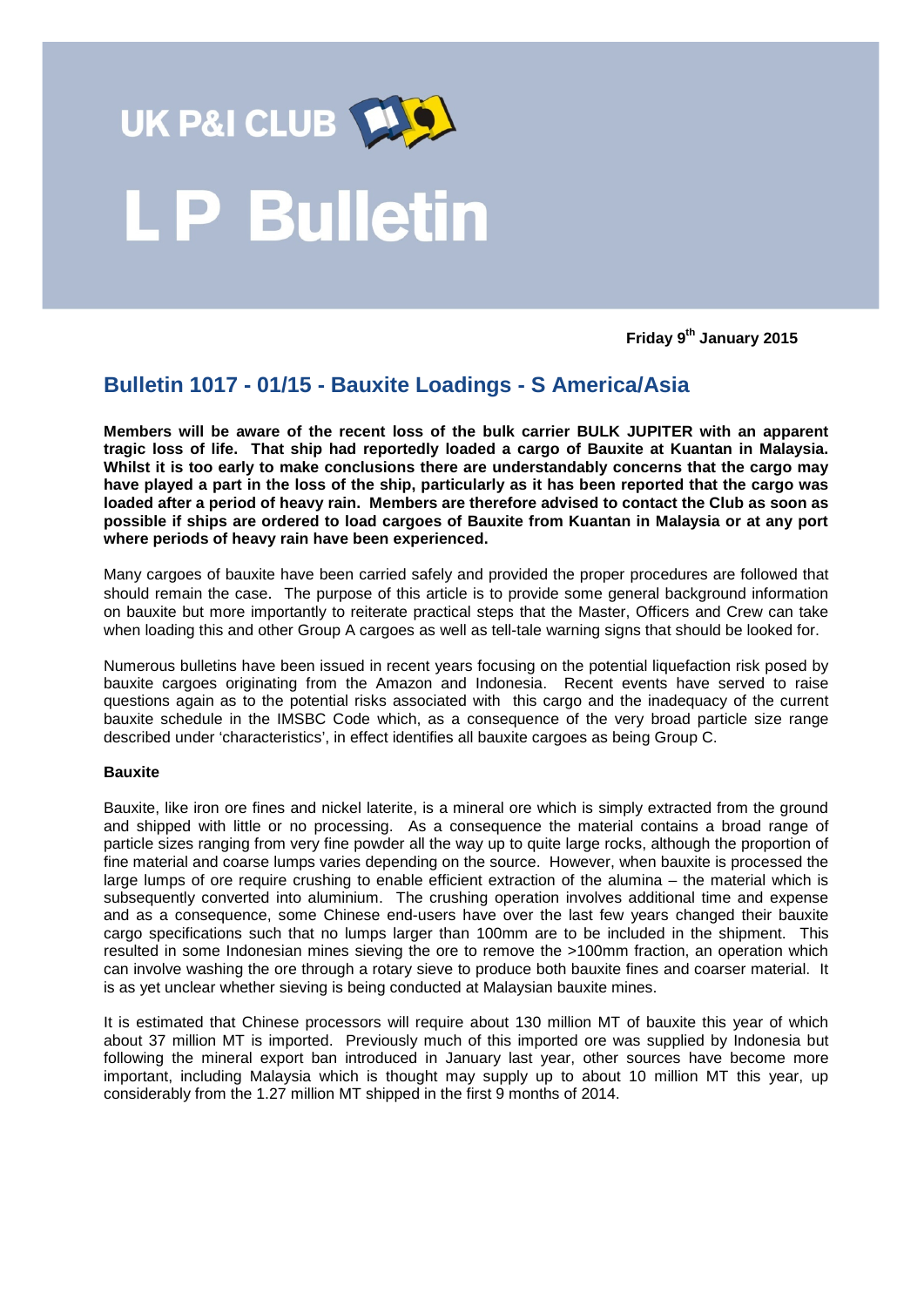

**Photographs Showing Sieving in Operation at a Bauxite Mine in Kalimantan, Indonesia.**



### **Close-up Photograph Showing Slurry of Bauxite Fines Underneath the Rotary Sieve.**

One of the problems with sieving is that high pressure water cannons are used to force the ore from the loading hopper into the rotary sieve (see photos above). This increases substantially the moisture content of the fines fraction to the extent that even slurries can form as shown above with the risk that the ore will not subsequently lose that moisture by natural drainage or drying (see below). Some Indonesian mines stockpile the fines separately and may ship these out as discrete parcels or mix them in with the slightly coarser ore. This is sometimes done because the fines usually have higher alumina content and are used to ensure that the alumina content of the ore, as specified in the sales contract, is maintained.

It should also be noted that the fines have higher moisture content, typically around 15% or more. This is to be expected as the water is trapped/retained between the particles of fines, as indeed is the case for all Group A cargoes. If the ore is saturated (i.e. contains water at levels in excess of that which can be held within the structure of the material), then some natural drainage is likely to occur. If such a cargo has been loaded, then drainage and accumulation of water may result in pooling of water around the periphery of the stow or in the lower reaches of the cargo stows, where, due to the presence of fines, the water may not be able to drain freely into the bilges.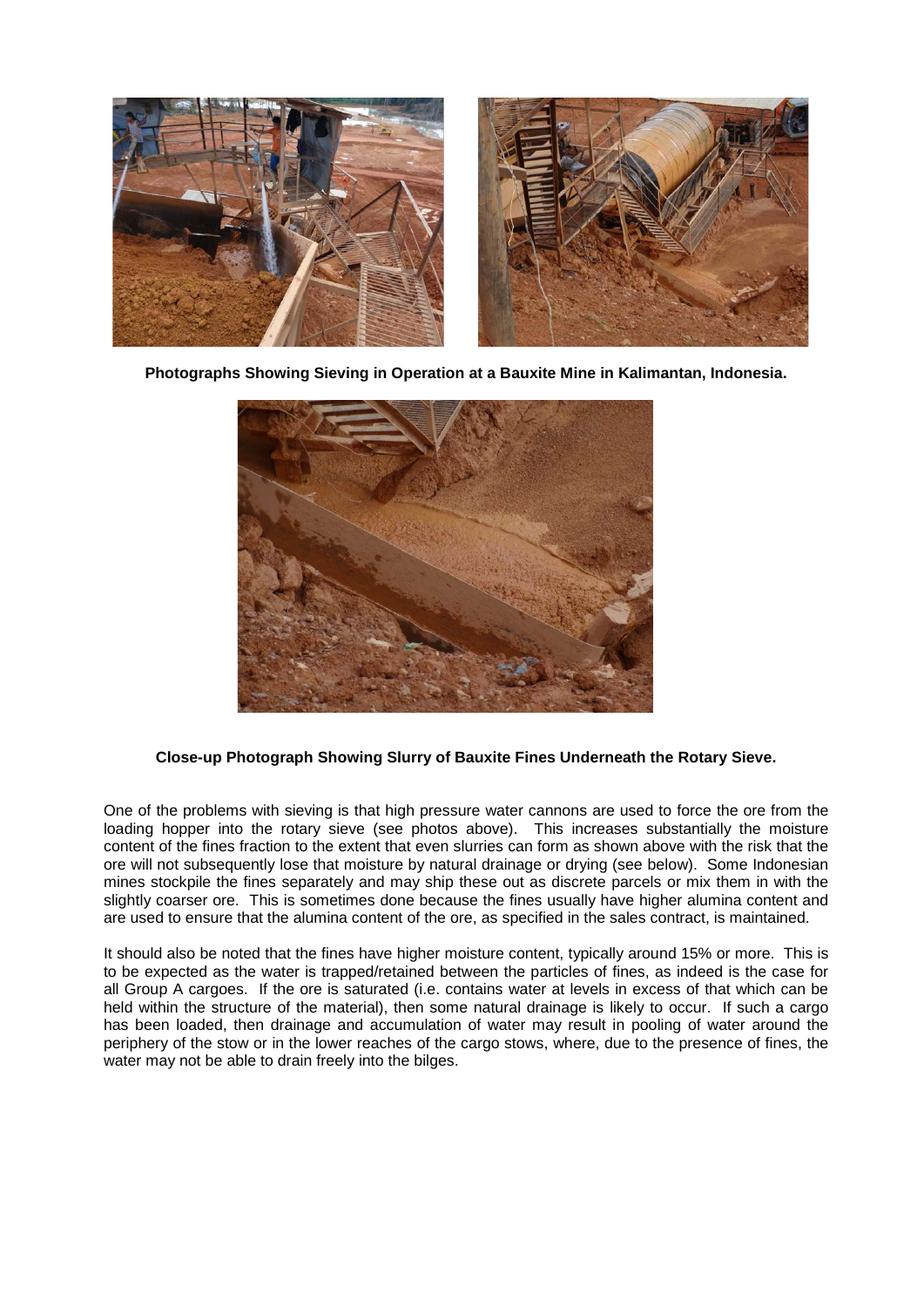

Below the saturation point, water may not necessarily drain freely from the material and it is important to remember that most Group A cargoes are not saturated at the Flow Moisture Point (FMP). Thus if the ore is saturated with water draining from it and forming pools around the peripheries of the stows then the moisture content of the material is most probably above the FMP.

#### **Liquefaction Properties of Bauxite**

In the past, due to the presence of the large lumps within the cargo being shipped, the fines and smaller sized particles have tended to become isolated to a large degree within the stow as a consequence of them sticking to the outside of the lumps. This gives in effect a matrix of lumps (with fines present but on the lumps) with voids between them and with such a physical conformation the bauxite is free draining due to the open structure and lack of concentrated fines in which water can be retained. As a consequence such cargoes would expectedly have comparatively low moisture content, such as the 0 to 10% referred to in the IMSBC Code Appendix 1 bauxite schedule and would be Group C i.e. not prone to liquefaction.

In the absence of a relatively higher proportion of large lumps, the material becomes a matrix of fines with the lumps interspersed within it and the lumps therefore do nothing to 'isolate' the fines. As a consequence, the amount of water that can be retained within the structure of the bauxite fines increases as does the propensity for the material to lose its free draining characteristics. In addition, and of more cause for concern, the increased levels of fines and retained moisture content within the fines, increases the ore's propensity for liquefaction. Effectively, the absence of the larger lumps within the ore, can change the physical characteristics of the bauxite from Group C to Group A.

It should be noted that FMP testing using the flow table and penetration test methods upon bauxite fines and the <25mm fraction obtained from bauxite samples by sieving, has shown in a number of cases over the last 3 years that bauxite cargoes can have a FMP and thus potentially may be Group A material.

It is therefore of serious concern that the bauxite entry in the IMSBC Code indicates that to be classed as Group C, the bauxite should have a 70 to 90% proportion of particles with size range of between 2.5 and 500mm with the other 10 to 30% proportion present as powder. Such a description includes the aforementioned recently tested bauxite shipments which were shown to be Group A. In effect, the excessively broad particle range stated in the Appendix 1 schedule permits irresponsible Shippers, with little or no desire to conduct testing to determine flow characteristics, to class bauxite as a Group C cargo – even if it had a proportion of 70 to 90% particles between 2.5mm and 7mm and despite evidence which shows such a bauxite would most probably be Group A.

Overall, it is not good enough for Shippers to use the sizing currently in the bauxite Group C schedule as a "convenient excuse" for not testing or as justification for declaring the material to be Group C, since the IMSBC Code makes clear that:

"Many fine-particled cargoes, if possessing sufficiently high moisture content, are liable to flow. Thus any damp or wet cargo containing a proportion of fine particles should be tested for flow characteristics prior to loading." (see Appendix 3, Section 2.1, page 366 of the 2013 edition).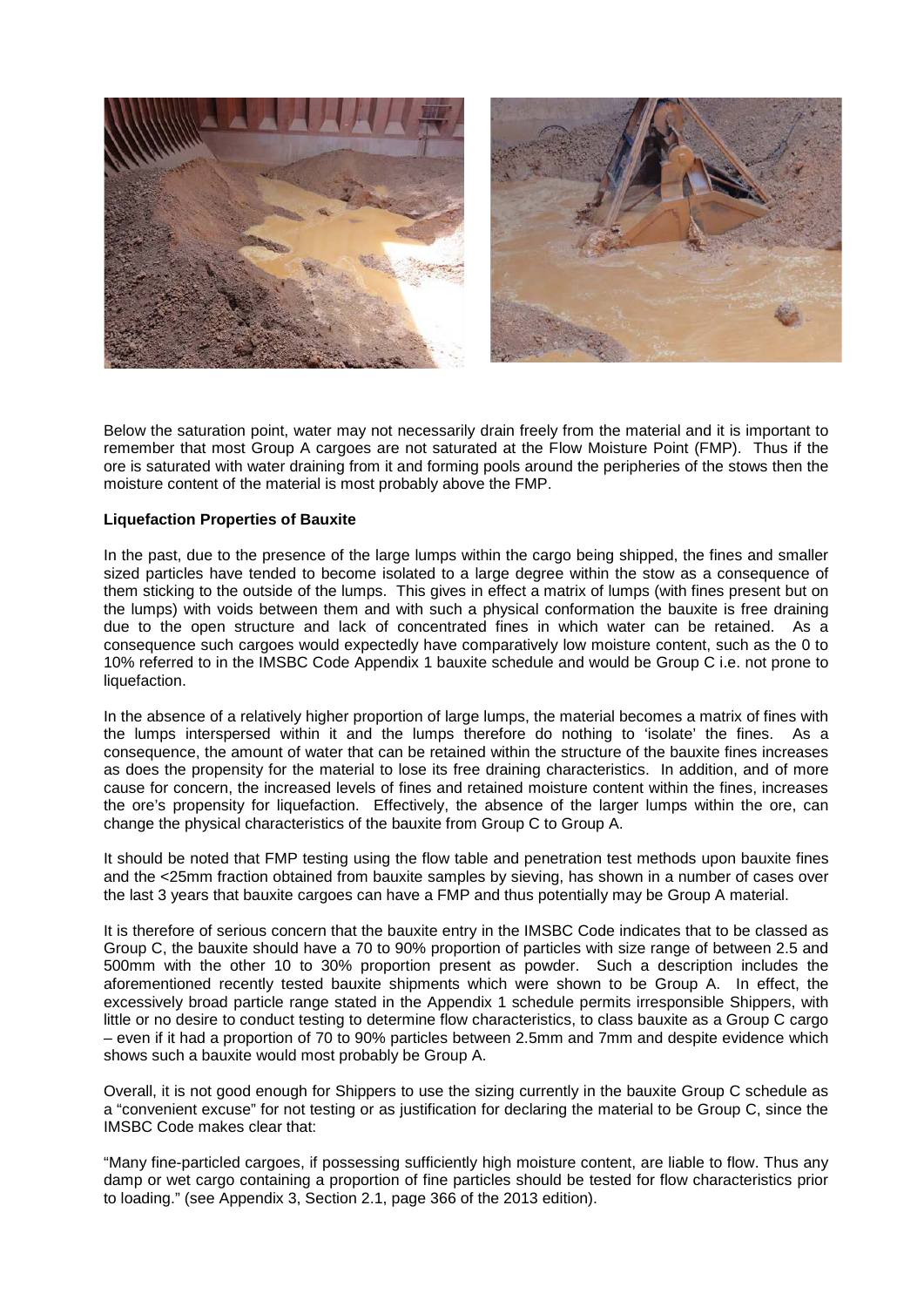In reality the schedule is wrong, with the potential of being dangerously so.

#### **What Can Be Done To Ensure Safety?**

Since it is not known what the relative proportion of particle size is required to change bauxite Group C into bauxite Group A, we would caution that potentially, many bauxite shipments, and especially those now being produced via a sieving process to remove the >100mm fraction, are potentially Group A. We strongly recommend therefore that Owners should assume that any wet or moist cargo of bauxite containing an appreciable amount of fines is Group A unless testing has shown otherwise – even if the Shippers have issued a cargo declaration stating the material to be Group C.

Onboard the vessel, the Master, Officers and Crew should, as with any potential or declared Group A cargo, conduct frequent and regular can-testing in accordance with the method set-out in Section 8 of the IMSBC Code. Development of a flat surface with signs of free moisture i.e. glistening or shiny surface, are indicative of a flow state and thus a 'fail' (see photos below).







**Before testing. After can-testing.**



**Before testing. After can-testing.**

The Crew should also keep a close watch for the presence of cargo splatter marks on the bulkheads, shell plating and hatch coamings as these can only arise as a result of transient liquefaction of the cargo as it is being dropped onto the developing cargo stow in the holds. The presence of such marks indicates that portions of the cargo loaded have moisture content in excess of FMP. In addition, the crew should check for accumulation or pooling of water around the periphery of the stow as this may indicate that the cargo is saturated.